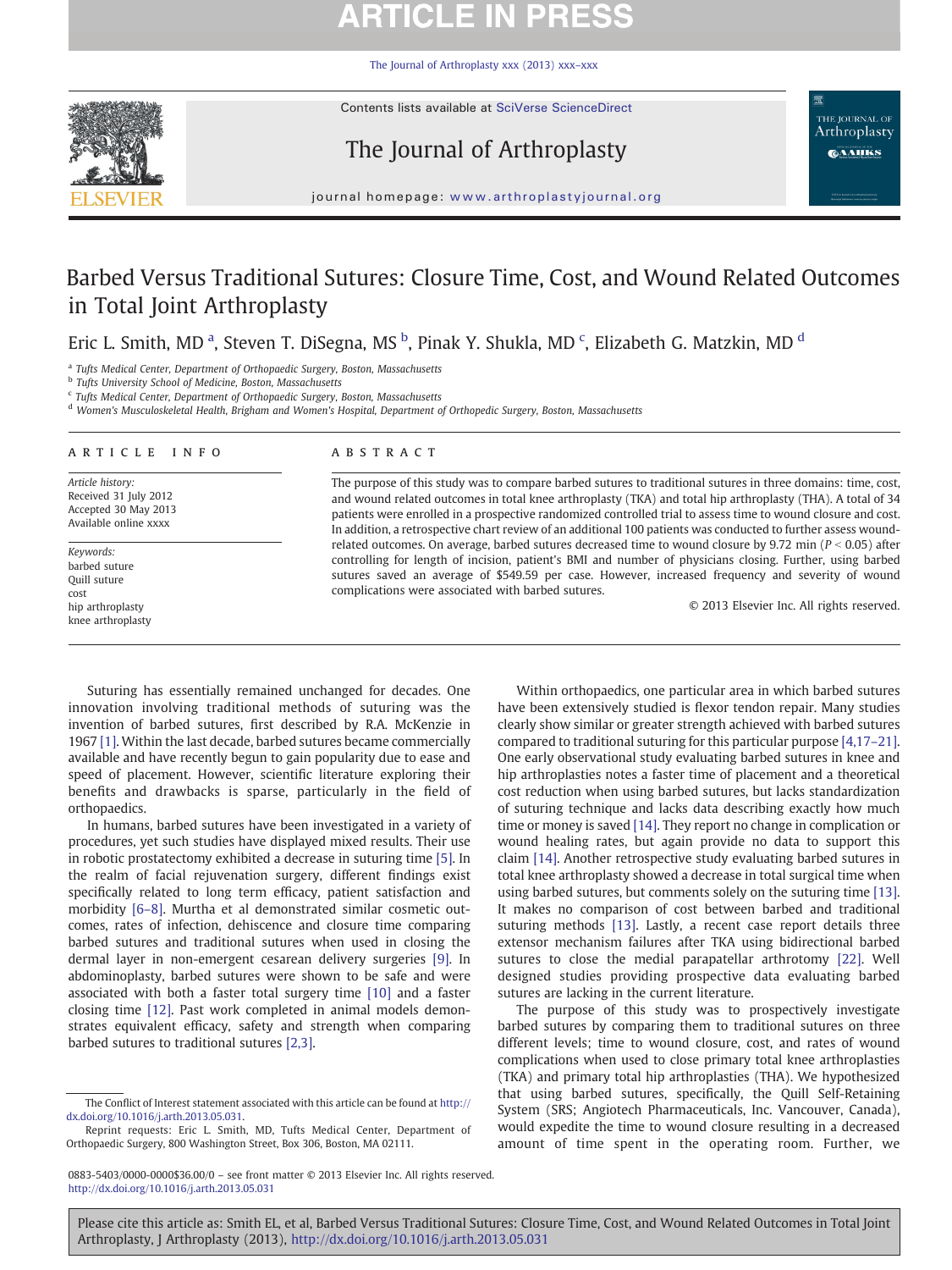<span id="page-1-0"></span>2 E.L. Smith et al. / The Journal of Arthroplasty xxx (2013) xxx–xxx

Table 1

### Characteristics of the Study Population.

|                         |         | Quill         |               | Traditional   |             |
|-------------------------|---------|---------------|---------------|---------------|-------------|
| Procedure               |         | <b>TKA</b>    | <b>THA</b>    | <b>TKA</b>    | THA         |
| <b>Total Number</b>     |         | 10            | 8             | 8             | 8           |
| Gender                  | Male    | 5             | 4             | 3             | 3           |
|                         | Female  | 5             | 4             | 5             | 5           |
| Age (Years)             | Average | 59.2          | 59.6          | 70.6          | 57.9        |
|                         | Range   | $37 - 82$     | $43 - 85$     | 58-86         | $24 - 80$   |
| Length of Incision (cm) | Average | 19.0          | 18.3          | 17.7          | 15.6        |
|                         | Range   | $15 - 23$     | $13 - 25$     | $15 - 20$     | $13 - 21$   |
| BMI                     | Average | 33.7          | 33.8          | 30.1          | 30.1        |
|                         | Range   | $25.5 - 42.7$ | $21.3 - 48.9$ | $22.7 - 44.4$ | $24.4 - 39$ |

Epidemiology of the two arms of the study.

hypothesized that there may be a cost reduction associated with barbed sutures secondary to their time saving capability. Lastly, we hypothesized that the rate of wound complications would be equivalent in the two groups.

#### Materials and Methods

#### Participant Recruitment

We performed a prospective, randomized controlled trial at our institution between August and October of 2010. The study design was approved by our institutional review board on July 21, 2010. A power analysis was performed to determine the number of participants necessary to detect a five minute difference between the two types of sutures. It was calculated that 34 patients would be necessary to establish significance, and therefore we recruited 34 patients for our prospective cohort. Recruitment occurred during preoperative visits with the one attending orthopaedic surgeon involved in the study. Patients meeting inclusion criteria were asked if they would like to be involved in the study and those who were interested signed a detailed informed consent form. Inclusion criteria included being scheduled to undergo a primary TKA or THA at our medical center with the attending surgeon involved in this study. Exclusion criteria included patients scheduled to undergo hip and knee revision arthroplasty. We did not exclude patients on the basis of age, race, gender, BMI or other comorbid conditions. In other words, the first consecutive 34 primary TKA and THA patients agreeable to be included in the study were included and no one was subsequently excluded for any reason. Details of the study population can be seen in Table 1.

Sealed envelopes in a random order were used to place study participants in either the barbed suture arm or in the traditional suture arm of the study. Patients were randomized in a one to one ratio. At the commencement of each arthroplasty, a random envelope was drawn which dictated the type of suture to be used, thus blinding the patients to the type of suture they received.

| Table 2                                  |  |
|------------------------------------------|--|
| Suture Type and Method of Placement THA. |  |

| Layer                                     | Traditional Suture                                     | Barbed Suture              |  |  |  |
|-------------------------------------------|--------------------------------------------------------|----------------------------|--|--|--|
| Fascia                                    | Distal interrupted and proximal<br>running #1 Ethibond | Running #2 Quill           |  |  |  |
| Fat                                       | Running 0-Vicryl                                       | Running #1 Quill           |  |  |  |
| Subcutaneous                              | Interrupted 2.0 Vicryl                                 | Running #0 Quill           |  |  |  |
| Subcuticular                              | Running 3-0 Monocryl                                   | Running 2-0 Quill Monoderm |  |  |  |
| $\sim$ $\sim$ $\sim$ $\sim$ $\sim$ $\sim$ |                                                        |                            |  |  |  |

Details of the suture type and method of placement for all THA.

### Table 3

Suture Type and Method of Placement TKA.

| Layer                                             | <b>Traditional Suture</b>                                                                     | Barbed Suture                                                                          |
|---------------------------------------------------|-----------------------------------------------------------------------------------------------|----------------------------------------------------------------------------------------|
| Arthrotomy<br>Fat<br>Subcutaneous<br>Subcuticular | Interrupted #1 Ethibond<br>Running 0-Vicryl<br>Interrupted 2.0 Vicryl<br>Running 3-0 Monocryl | Running #2 Quill<br>Running #1 Quill<br>Running #0 Quill<br>Running 2-0 Quill Monoderm |

Details of the suture type and method of placement for all TKA.

#### Surgical Methods

The surgical methods were consistent throughout the entire study. We used the posterolateral approach for each THA and a median parapatellar approach for each TKA, regardless of suture type used during closure. Following all procedures, ABD's were used to cover the incision and soft dressings were applied. No acrylate glue or steri strips were used during this study. Details of the exact type of suture used and the method of placement can be found in Tables 2 and 3.

#### Suturing Methods

Traditional sutures were placed in the usual fashion throughout the study. Interrupted sutures were placed, tied and cut before moving on to the next knot. If space allowed, the attending and the resident surgeons would suture simultaneously when placing interrupted sutures. Running sutures were placed by first securing the suture to one end of the wound and running the suture in the usual fashion before securing it at the opposite end of the wound.

During closure with barbed suture, the suture was introduced in the center of the wound and the surgeons ran the suture towards opposite ends of the wound simultaneously. Each time barbed suture was used the attending and resident surgeons were suturing simultaneously. Upon reaching the end of the wound a few redundant throws were inserted back toward the center of the wound to secure the suture in place and the ends were cut. All suturing was completed by the same attending orthopaedic surgeon and the same fourth year resident surgeon throughout the entire study. Both had used the Quill suture for three months prior to the study to become comfortable using it and to correct for any learning curve that was necessary to overcome. A fat layer was used at the attending surgeon's discretion if the adipose layer was sufficiently thick requiring an additional suture layer to achieve tissue approximation.

#### Data Collection

At the conclusion of each arthroplasty the time from placement of the first stitch to the completion of wound closure was recorded using a stop watch. In addition, the time to close each individual layer of the wound was also recorded. Specifically, we recorded the time necessary to close the fascia, fat layer, subcutaneous layer, and subcuticular layers. The length of incision was measured after closure was completed and was used as a control during statistical analysis. The patient's height and weight were also recorded in order to calculate BMI, which was also used as a control during statistical analysis. Further, the quantity of each suture used was also recorded and used during the cost analysis. All data were recorded by a medical student or a nurse present in the operating room during closure.



Fig. 1. Magnified barbed suture showing the helical arrangement of the barbs. Source: [http://trusted.md/feed/items/rlbates/2008/04/28/barbed\\_sutures#axzz150l6wAcX](http://trusted.md/feed/items/rlbates/2008/04/28/barbed_sutures#axzz150l6wAcX).

Please cite this article as: Smith EL, et al, Barbed Versus Traditional Sutures: Closure Time, Cost, and Wound Related Outcomes in Total Joint Arthroplasty, J Arthroplasty (2013), <http://dx.doi.org/10.1016/j.arth.2013.05.031>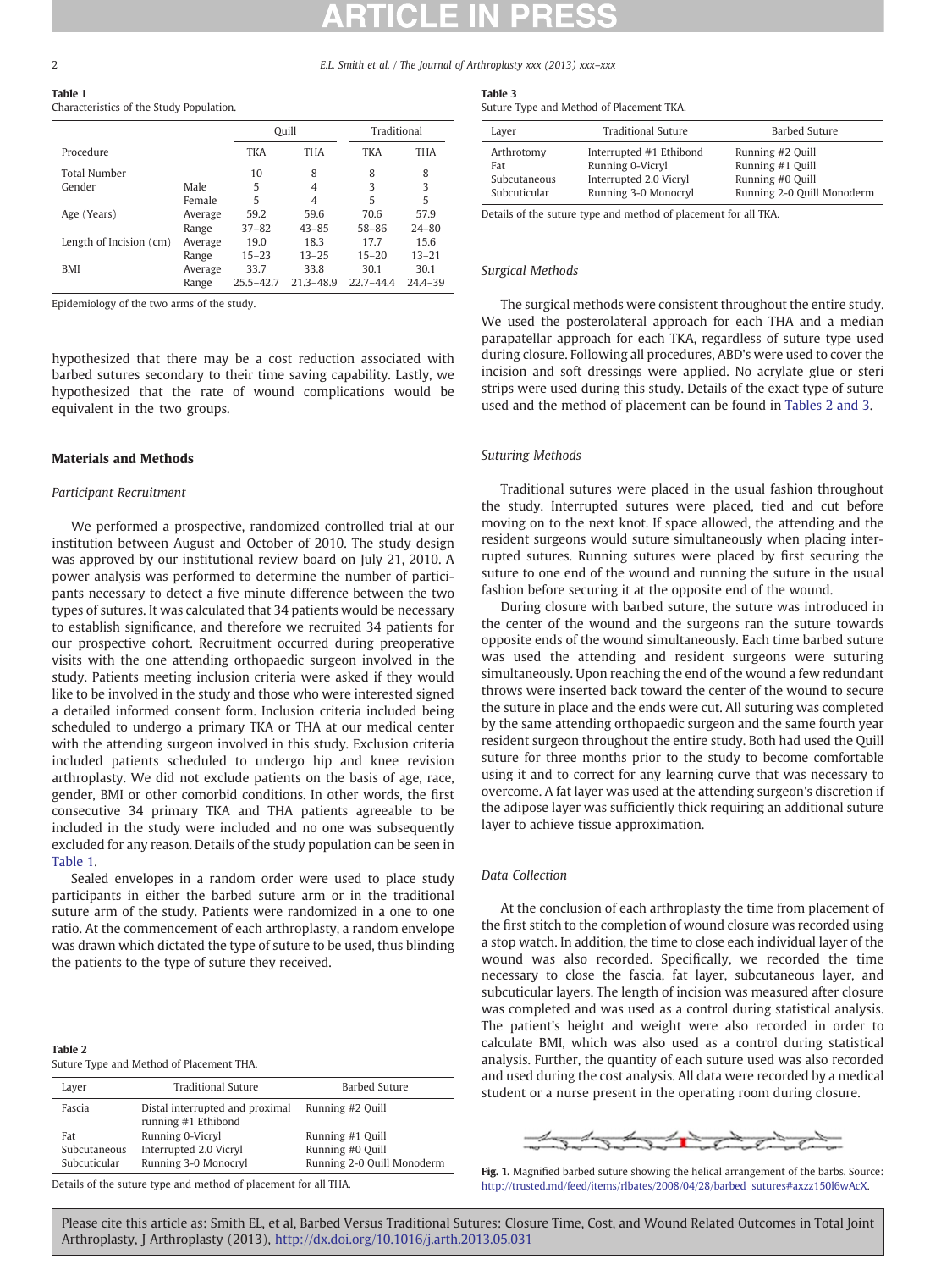E.L. Smith et al. / The Journal of Arthroplasty xxx (2013) xxx–xxx 33

<span id="page-2-0"></span>Table 4

| Time to Wound Closure. |                       |                                |                       |                                |                             |           |  |
|------------------------|-----------------------|--------------------------------|-----------------------|--------------------------------|-----------------------------|-----------|--|
|                        |                       | Traditional                    |                       | Ouill                          |                             |           |  |
| Layer                  | Mean<br>Time<br>(Min) | Standard<br>Deviation<br>(Min) | Mean<br>Time<br>(Min) | Standard<br>Deviation<br>(Min) | Time<br>Difference<br>(Min) | P Value   |  |
| Fascia                 | 8.56                  | 2.394                          | 5.06                  | 0.998                          | 3.50                        | P < 0.001 |  |
| Fat                    | 8.33                  | 2.08                           | 4.10                  | 1.91                           | 4.23                        | P < 0.05  |  |
| Subcutaneous           | 8.56                  | 2.63                           | 4.72                  | 1.49                           | 3.84                        | P < 0.001 |  |
| Subcuticular           | 7.81                  | 2.54                           | 4.72                  | 1.74                           | 3.09                        | P < 0.001 |  |
| Total                  | 26.50                 | 6.83                           | 16.78                 | 3.28                           | 9.72                        | P < 0.001 |  |

Table showing average time, SD, and P values for both Quill and traditional sutures associated with each layer of the wound.

#### Barbed Suture Specifics

The barbed suture used was the Quill Self-Retaining System, (SRS; Angiotech Pharmaceuticals, Inc. Vancouver, Canada) which is a knotless wound closure system equipped with tiny barbs on its surface. The barbs are arrayed helically around the suture and emanate in a bi-directional fashion beginning in the middle of the suture [\(Fig. 1](#page-1-0)). All Quill sutures used in this study were absorbable monofilament sutures.

### Statistical Methods

To reduce within-group error variance and to eliminate confounders, analysis of covariance (ANCOVA) was conducted. General Linear Model (GLM) procedure in SPSS was conducted using method of suturing (barbed or traditional) as the fix factor, and BMI and length of incision, and number of physicians closing as covariates. Chi-square test was utilized to compare wound complication data.

### Results

#### Time

Total time to wound closure and time to close each layer of the wound are detailed in Table 4. All layers were closed significantly faster using barbed sutures compared to traditional methods.

#### Cost

A detailed cost analysis comparing Quill sutures to traditional sutures is shown in Table 5. The average cost of Quill sutures was found to be \$91.93 greater than the average cost of traditional sutures per arthroplasty.

Further, the cost of operating room time at our institution is estimated to be \$66.00 per minute, including operating room charges

### Table 5

Cost Analysis.

#### Type of Suture Catalogue # Price/Suture (\$) Average Quantity of Suture/Arthroplasty Avg. Total Cost/Arthroplasty (\$) Avg. Total Cost Savings/Arthroplasty Barbed 106.33 0 #2 Quill RA 1065Q 30.84 1 #1 Quill RA 1059Q 28.27 0.61 #0 Quill RA 1067Q 29.55 1 2-0 Quill Monoderm YA 1024Q 28.27 1 Traditional 14.40 91.93 #1 Ethibond X865H 1.86 2.7 0-Vicryl VCP616H 1.9 0.2 2.0 Vicryl VCPB269H 2.35 2.8 3-0 Monocryl 6 MCP316H 1.91 1.2

Table showing cost analysis comparing barbed sutures to traditional sutures.

Table 6 Outcomes by Suture Type.

| outcomes by sutting Type. |            |                     |                        |                                                                          |
|---------------------------|------------|---------------------|------------------------|--------------------------------------------------------------------------|
| Suture                    | # Patients | # Poor Outcomes (%) |                        | Outcomes                                                                 |
| Traditional               | -36        | Minor: 2<br>(5.5%)  | Major: 0 (0%)          | 1 Prominent suture<br>1 Superficial infection                            |
| Barbed                    | 98         | Minor: 8<br>(8.2%)  | Major: 2 (2.0%)        | 6 Superficial infections<br>2 Prominent suture<br>2 Deep wound infection |
|                           |            |                     | $P = 0.45$ $P = 0.488$ |                                                                          |

Table detailing adverse wound related outcomes broken down by suture type and major versus minor outcomes.

and anesthesiologist professional fees [\[11\].](#page-4-0) Therefore, because the Quill suture saves an average of 9.72 min per case as shown above, \$641.52 per case can be saved by using Quill sutures based on time savings alone.

Combining the greater cost of the Quill suture with its time saving capability, the average cost savings per arthroplasty are calculated as \$641.52–\$91.33. Therefore, analysis reveals an average savings of \$549.59 per arthroplasty when using Quill sutures.

### Wound Related Outcomes

Another criterion used as a measure of comparison between barbed and traditional sutures was adverse wound outcomes. Outcomes were divided into major and minor, with major complications defined as those requiring further surgical intervention and minor complications requiring no further surgical intervention. Among the minor complications, prominent sutures are defined as retained sutures being expelled by the body through the skin. Superficial infections are defined as superficial cellulitis without infection deep to the fascia.

In the original cohort, there were three minor complications noted in the 18 patients in the Quill arm of the study (16.6%). All three patients experienced superficial wound infections. The only complication noted in the traditional arm of the study was one minor prominent suture (6.3%).

Our original power analysis was performed to detect a five minute difference in time between the two types of sutures and did not capture a difference in complications. However, over the next nine months while the same attending surgeon and the same fourth year resident continued to use the Quill suture when closing TKA's and THA's they observed an increased frequency of wound complications. Therefore, we performed a retrospective chart review of prospectively collected data to include the complications that occurred over those nine months. Specifically, we reviewed charts of the next 100 patients having TKA's or THA's by the same attending physician at our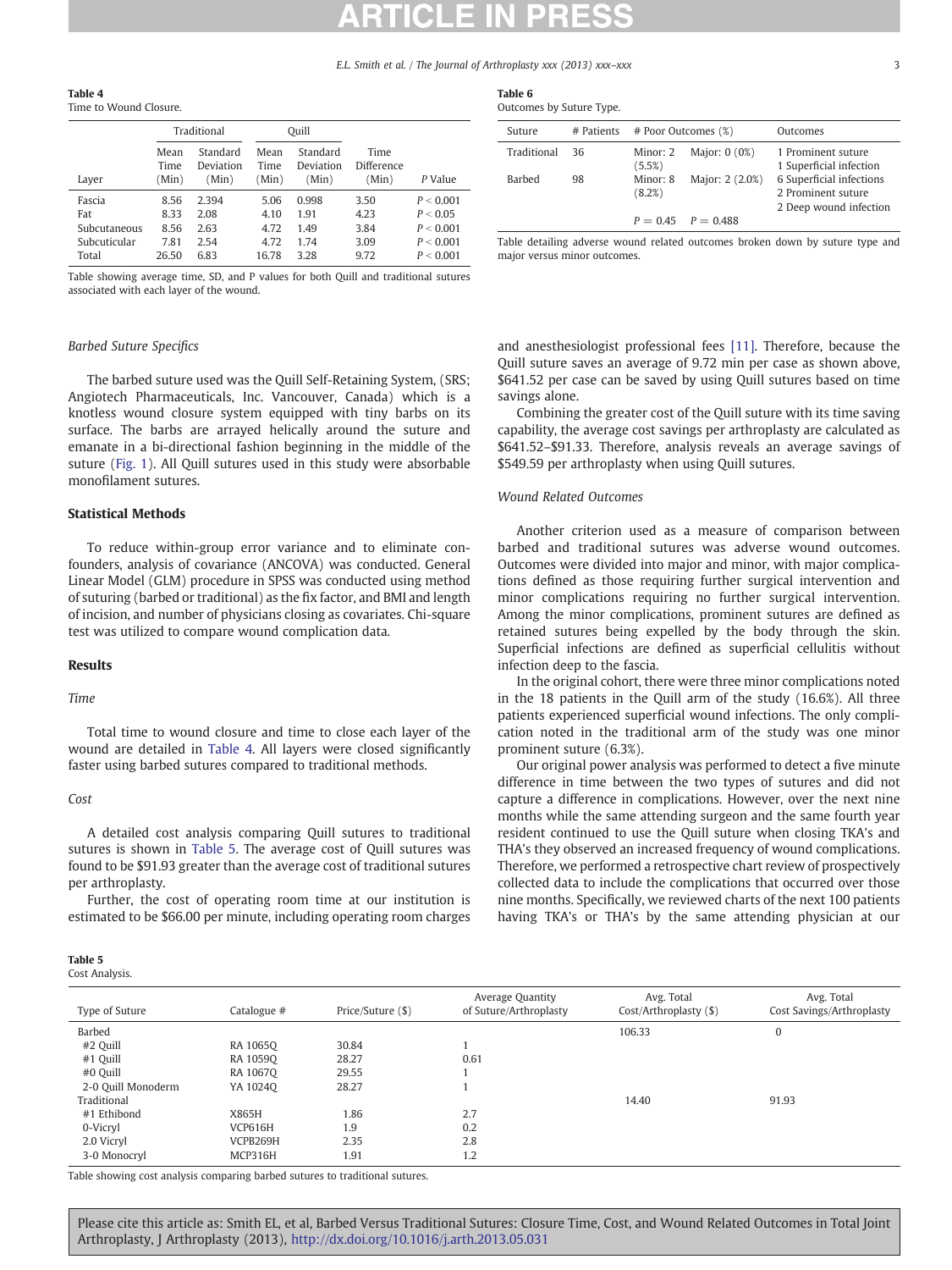#### 4 E.L. Smith et al. / The Journal of Arthroplasty xxx (2013) xxx–xxx

Table 7

| .                     |  |
|-----------------------|--|
| Outcomes by Operation |  |

| Surgery | # Procedures | # Poor Outcomes (%) |
|---------|--------------|---------------------|
| THA     | 54           | 3(5.6%)             |
| TKA     | 80           | 9(11.3%)            |
|         |              | $P = 0.257$         |

Table showing wound complications broken down by type of surgery.

institution. Within that cohort 80 patients received barbed sutures and five minor and two major complications were noted. The other 20 patients in that cohort received traditional sutures and only one minor complication was noted.

Combining these two cohorts we have 134 patients, 98 who received barbed sutures and 36 who received traditional sutures. In patients who received traditional sutures two (5.5%) minor and zero (0%) major complications were noted. In patients who received barbed sutures eight minor (8.2%) and two major (2%) complications were noted [\(Table 6](#page-2-0)). There is no statistical difference between Quill and traditional sutures when comparing the total complication rate  $(P = 0.40)$ , major complications  $(P = 0.45)$  or minor complications  $(P = 0.488)$ . This holds true even if prominent sutures are ignored as complications given their innocuous nature.

Table 7 shows a breakdown of complications based on type of surgery. There were three (5.5%) complications in THAs and nine (11.3%) complications in TKAs. Both major complications occurred in TKA's. There is no statistical difference in the overall complication rate between TKA and THA ( $P = 0.257$ ). Table 8 further breaks down the complication by type of operation as well as type of suture used. Statistically, we do not have sufficient data to comment on the safety of barbed sutures in specific operations.

#### Treatment of Wound Complications

Prominent sutures were a universally innocuous complication in our cohort and were treated by removal with forceps and application of antibiotic ointment at a post-operative visit. Superficial infections were all successfully treated with oral antibiotics. Superficial dehisence occurred in 8 patients receiving the Quill suture. These were successfully treated with removal of the Quill suture, oral antibiotics, and wound vac therapy (Figs. 2 and 3).

There were two major wound complications and both were closed with Quill suture. One underwent a TKA which was followed by full thickness skin necrosis and deep infection. The patient was treated initially with multiple debridements of devitalized tissue, poly exchange, extensive washout, wound VAC therapy and eventually medial gastrocnemius flap for skin defect during the first two months following the TKA. There were continued wound healing difficulties and over the next two months the gastrocnemius flap partially failed. Unfortunately, an above the knee amputation was performed for definitive management three months postoperatively.

The other major complication also occurred after a TKA. Two months post operatively the patient returned to the operating room for debridement of the entire 20 cm incision and removal of barbed suture secondary to superficial wound dehiscence and a foreign body reaction to the barbed suture. At that time there was no deep infection. Several weeks later the patient began experiencing fevers and a deep infection was discovered by joint aspiration. The patient

#### Table 8

Outcomes by Suture Type and Operation.

| <b>Suture</b>         | # Patients              |                                |                                | # Poor Outcomes (%)        |  |  |
|-----------------------|-------------------------|--------------------------------|--------------------------------|----------------------------|--|--|
| Traditional<br>Barbed | <b>TKA 19</b><br>TKA 61 | <b>THA 17</b><br><b>THA 37</b> | TKA 2 (10.5%)<br>TKA 7 (11.5%) | THA 0 (0%)<br>THA 3 (8.1%) |  |  |
|                       |                         |                                |                                |                            |  |  |

Table showing wound complications broken down by type of suture used and type of surgery.



Fig. 2. Image of one wound complication associated with barbed suture. Courtesy S. Zannikos.

returned to the operating room for removal of all components of the TKA, extensive washout and antibiotic spacer placement for treatment of a chronic, deep infection to the TKA. Two months later a successful revision arthroplasty was performed.

### Discussion

Barbed sutures are becoming more popular in many areas of surgery because of ease and speed of placement. However, the literature concerning barbed sutures in the field of orthopaedics, particularly joint arthroplasty, is sparse and contains only retrospective cadaveric and observational studies [13–[16,22\].](#page-4-0) The purpose of this study was to prospectively investigate barbed sutures by comparing them to traditional sutures in three domains; time to wound closure, cost, and rates of wound complications when used to close TKA's and THA's. This study represents the only randomized, prospective study evaluating the use of barbed suture in total joint arthroplasty.



Fig. 3. Image of same wound complication after 3 months of wound VAC therapy. Courtesy S. Zannikos.

Please cite this article as: Smith EL, et al, Barbed Versus Traditional Sutures: Closure Time, Cost, and Wound Related Outcomes in Total Joint Arthroplasty, J Arthroplasty (2013), <http://dx.doi.org/10.1016/j.arth.2013.05.031>